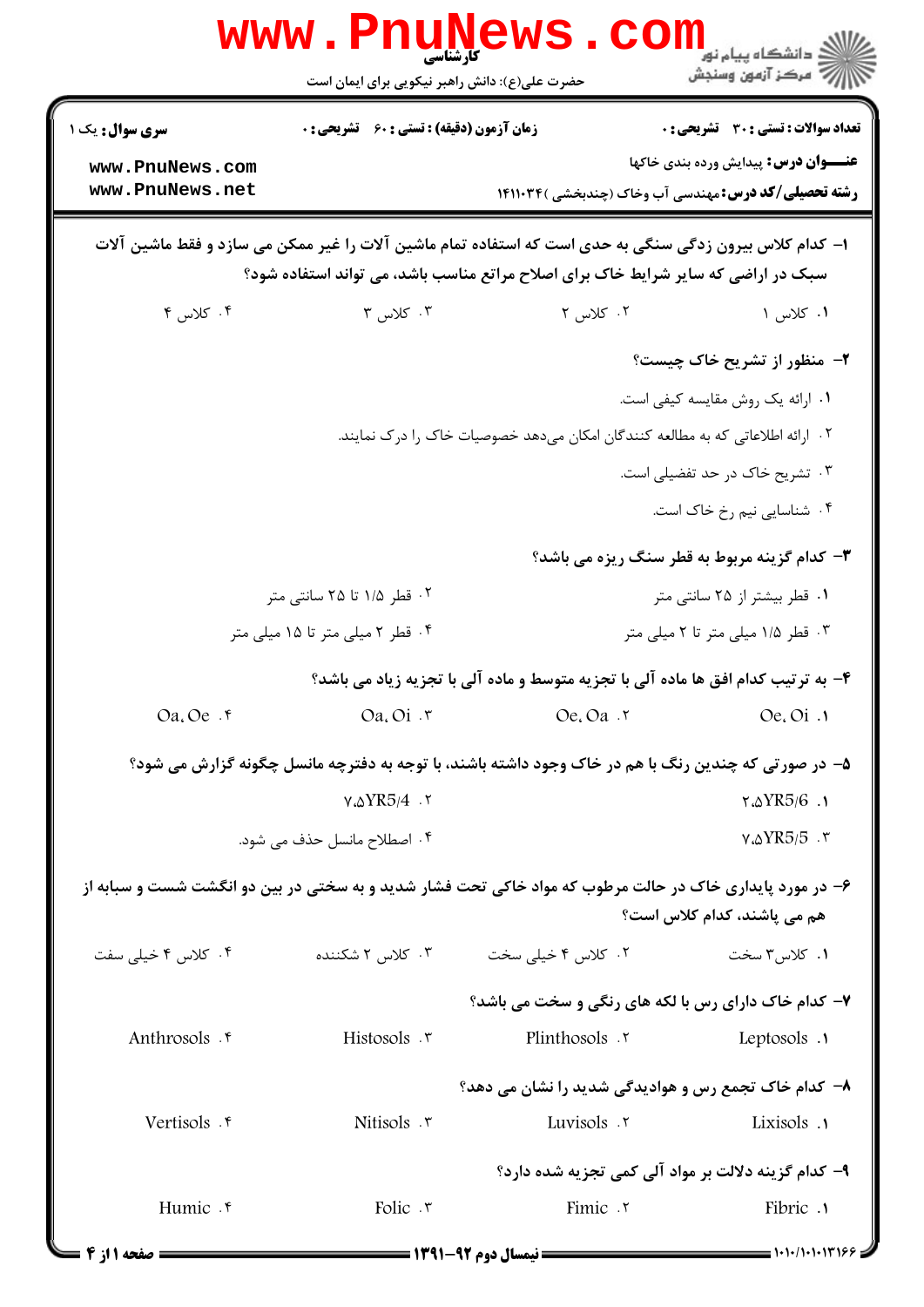|                                    | www.Pnu̯Mews.com<br>حضرت علی(ع): دانش راهبر نیکویی برای ایمان است                                       |                                                                                       | دانشگاه بیام نور<br>' مرڪز آزمون وسنڊش      |
|------------------------------------|---------------------------------------------------------------------------------------------------------|---------------------------------------------------------------------------------------|---------------------------------------------|
| <b>سری سوال : ۱ یک</b>             | <b>زمان آزمون (دقیقه) : تستی : 60 ٪ تشریحی : 0</b>                                                      |                                                                                       | تعداد سوالات : تستى : 30 - تشريحي : 0       |
| www.PnuNews.com<br>www.PnuNews.net |                                                                                                         | <b>رشته تحصیلی/کد درس: مهندسی آب وخاک (چندبخشی )۱۴۱۱۰۳۴</b>                           | <b>عنـــوان درس:</b> پيدايش ورده بندي خاكها |
|                                    |                                                                                                         |                                                                                       | +ا– کدام افق مادہ آلی کمتری دارد؟           |
| Ochric . e                         | Umbric .r                                                                                               | Fimic .٢                                                                              | Mollic .                                    |
|                                    |                                                                                                         | 11- کدام افق رس و اکسیدهای آهن در اثر آبشویی خارج شده اند؟                            |                                             |
| ۰۴ اسیودیک                         | ۰۳ کمینک                                                                                                | ۲. آلینک                                                                              | ۰۱ سولفوریک                                 |
|                                    | 12- يرمافراست Permafrost به چه معنى است؟                                                                |                                                                                       |                                             |
|                                    | ۰۲ لايه يخ زده دائمي                                                                                    |                                                                                       | ۰۱ سطوح براق رس                             |
|                                    | ۰۴ وجود کانی جروسایت                                                                                    | ۰۳ هدایت الکتریکی بیش از ۱۵ دسی زیمنس بر متر                                          |                                             |
|                                    |                                                                                                         | ۱۳- کدام واحد خاک Fluvisols درجه اشباع بازی کمتر از ۵۰ درصد دارد؟                     |                                             |
| Thionic . r                        | Dystric $\cdot$                                                                                         | Calcaric .                                                                            | Eutric .                                    |
|                                    |                                                                                                         | ا- کدام چرنوزم فاقد افق B آرجیک و کلسیک و فاقد زبانه افق A در B یا C است؟ $\mathsf F$ |                                             |
|                                    | Gleyic Chernozems .Y                                                                                    | Glossic Chernozems .                                                                  |                                             |
|                                    | Luvic Chernozems . r                                                                                    | Haplic Chernozems .                                                                   |                                             |
|                                    |                                                                                                         | 15- كدام Anthrosols تجمع رسوبات با بافت (Sandy Loam) يا ريزتر مي باشد؟                |                                             |
| Aric .۴                            | Cumulic .r                                                                                              | Fimic . ٢                                                                             | Urbic .                                     |
|                                    | ۱۶– Ferralosols هایی که درون ۱۲۵ سانتی متری از سطح خاک محتوی پلینتایت باشند در کدام واحد قرار می گیرند؟ |                                                                                       |                                             |
| Rhodic . e                         | Humic .v                                                                                                | Geric . ٢                                                                             | Plinthic .1                                 |
|                                    |                                                                                                         | 17- لوویک کاستانوزم Luvic Kastanozems کدام است؟                                       |                                             |
|                                    |                                                                                                         |                                                                                       | ۰۱ کاستانوزم که دارای افق کلسیک باشد.       |
|                                    |                                                                                                         |                                                                                       | ۰۲ کاستانوزم که دارای پتروکلسیک باشد.       |
|                                    |                                                                                                         | ۰۳ کاستانوزم که دارای افق آرجیک و زیر آن افق کلسیک باشد.                              |                                             |
|                                    | ۰۴ کاستانوزم که دارای افق ژییسیک باشد.                                                                  |                                                                                       |                                             |
|                                    |                                                                                                         |                                                                                       | 1 <b>۸</b> – کدام گزینه افق آلی است؟        |
| $O.H.$ f                           | $LA \cdot \tau$                                                                                         | E.O.7                                                                                 | H.B.                                        |
|                                    |                                                                                                         |                                                                                       |                                             |
|                                    |                                                                                                         |                                                                                       |                                             |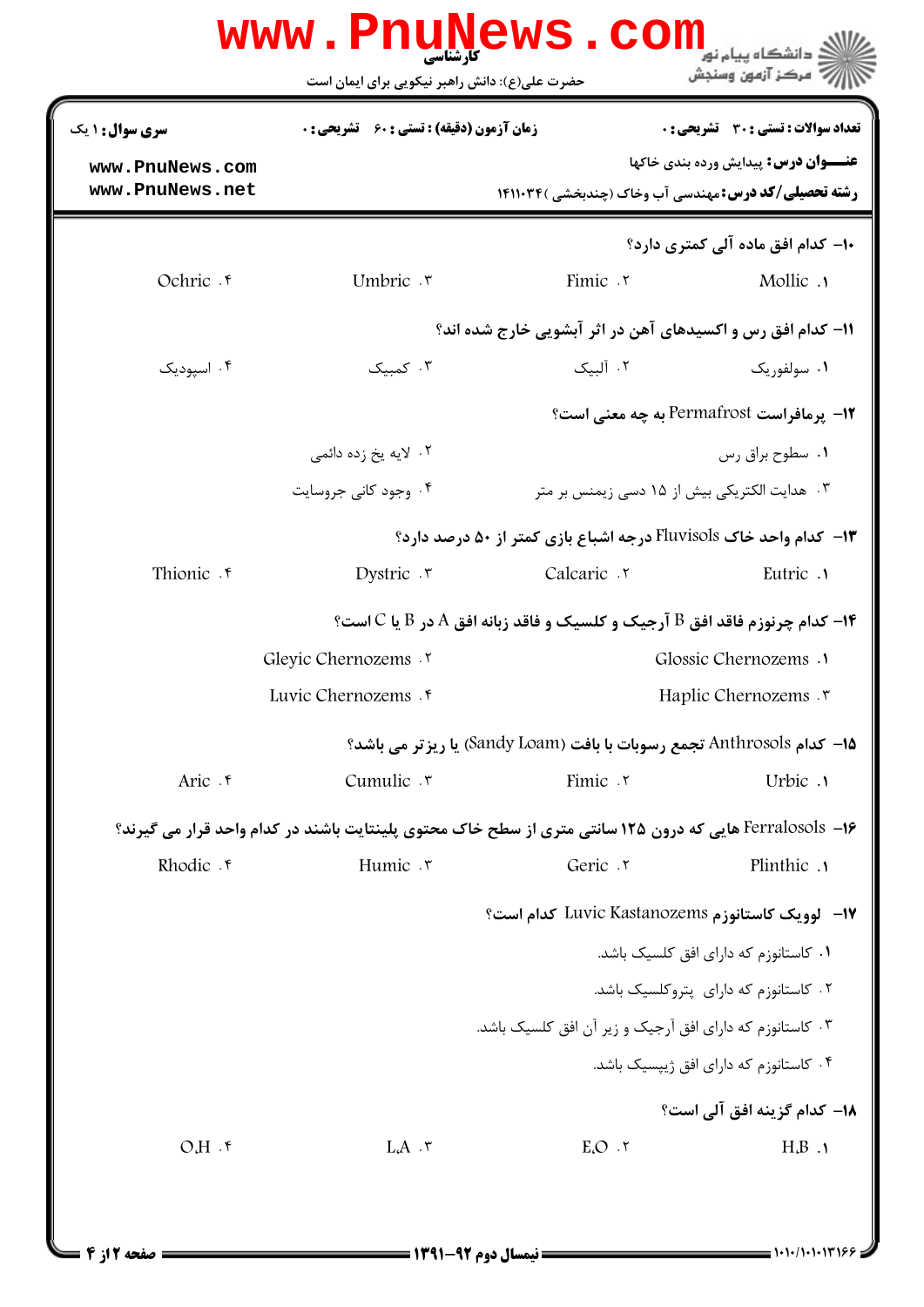|                                          | <b>www.PnuNews</b><br>حضرت علی(ع): دانش راهبر نیکویی برای ایمان است                                             |                                                           | ر دانشکاه پيام نور <mark>− ا</mark><br>ا <mark>ر</mark> = مرکز آزمون وسنجش                                 |  |
|------------------------------------------|-----------------------------------------------------------------------------------------------------------------|-----------------------------------------------------------|------------------------------------------------------------------------------------------------------------|--|
| <b>سری سوال : ۱ یک</b>                   | <b>زمان آزمون (دقیقه) : تستی : 60 ٪ تشریحی : 0</b>                                                              |                                                           | <b>تعداد سوالات : تستی : 30 ٪ تشریحی : 0</b>                                                               |  |
| www.PnuNews.com<br>www.PnuNews.net       |                                                                                                                 |                                                           | <b>عنـــوان درس:</b> پیدایش ورده بندی خاکها<br><b>رشته تحصیلی/کد درس:</b> مهندسی آب وخاک (چندبخشی )۱۴۱۱۰۳۴ |  |
|                                          |                                                                                                                 |                                                           | ۱۹– افق Btb نشان دهنده چیست؟                                                                               |  |
|                                          | ۰۲ وجود ماده آلی متراکم است.                                                                                    |                                                           | ٠١ وجود لايه يخ زده مي باشد.                                                                               |  |
| ۰۴ وجود بهم خوردگی و لایه مدفون شده است. |                                                                                                                 | ۰۳ وجود لايه رس مدفون شده است.                            |                                                                                                            |  |
|                                          |                                                                                                                 |                                                           | ۲۰- برای تهیه نقشه خاک دنیا از چه نقشه ای استفاده شد؟                                                      |  |
| ۰۲ از سری های نقشه زمین شناسی جهان       |                                                                                                                 |                                                           | ٠١ از سرى هاى نقشه توپوگرافى امريكا                                                                        |  |
| ۰۴ از سری های نقشه فیزیوگرافی اروپا      |                                                                                                                 | ۰۳ از سری های نقشه کاربری اراضی جهان                      |                                                                                                            |  |
|                                          |                                                                                                                 |                                                           | 21- واژه های imped و exped برای کدام ویژگی حفرات به کار برده می شود؟                                       |  |
| ۰۲ شکل ظاهری حفرات                       |                                                                                                                 | ۰۱ درجه پیوستگی حفرات                                     |                                                                                                            |  |
| ۰۴ فراوانی حفرات                         |                                                                                                                 | ۰۳ توزيع حفرات                                            |                                                                                                            |  |
|                                          |                                                                                                                 |                                                           | <b>۲۲</b> - تفاوت اپی پدون آنتروپیک با مولیک چیست؟                                                         |  |
| ۰۴ درصد اشباع بازی                       | ۰۳ رنگ خاک                                                                                                      |                                                           | ۰۱ مقدار فسفر مستقدار الی                                                                                  |  |
|                                          |                                                                                                                 |                                                           | ٢٣- كدام افق از تجمع سيليس به وجود آمده است؟                                                               |  |
| Petrocalcic . e                          | Oxic .r                                                                                                         | Fragipan .                                                | Duripan .                                                                                                  |  |
|                                          |                                                                                                                 |                                                           | <b>34- طبق رده بندی جدید (تاکسونومی) چند افق مشخصه سطحی وجود دارد؟</b>                                     |  |
| 1.7                                      | 9.7                                                                                                             | $\Lambda$ . ٢                                             | $V \cdot V$                                                                                                |  |
|                                          |                                                                                                                 |                                                           | ۲۵- کدام گزینه از مشخصات افق سولفوریک نمی باشد؟                                                            |  |
|                                          |                                                                                                                 |                                                           | ۰۱ دارای بقایای سفالی jarosite می باشد.                                                                    |  |
|                                          |                                                                                                                 |                                                           | ۰۲ مستقیماً زیر آن مواد سولفیدیک وجود دارد.                                                                |  |
|                                          |                                                                                                                 |                                                           | ۰۳ دارای pH بیشتر از ۳/۵ می باشد.                                                                          |  |
|                                          |                                                                                                                 | ۰۴ دارای بیش از ۰/۰۵ درصد سولفات های محلول در آب می باشد. |                                                                                                            |  |
|                                          | ۲۶- در صورتی که در افق اکریک مقدار رس ۱۰ باشد، در افق آرجیلیک حداقل چند درصد رس باید باشد تا تغییر ناگهانی بافت |                                                           | اتفاق افتاده باشد؟                                                                                         |  |
| $\uparrow \cdot \cdot \uparrow$          | $Y \cdot \cdot \cdot$                                                                                           | $\mathcal{N}$ . $\mathcal{N}$                             | $\Delta$ .                                                                                                 |  |
|                                          |                                                                                                                 |                                                           |                                                                                                            |  |